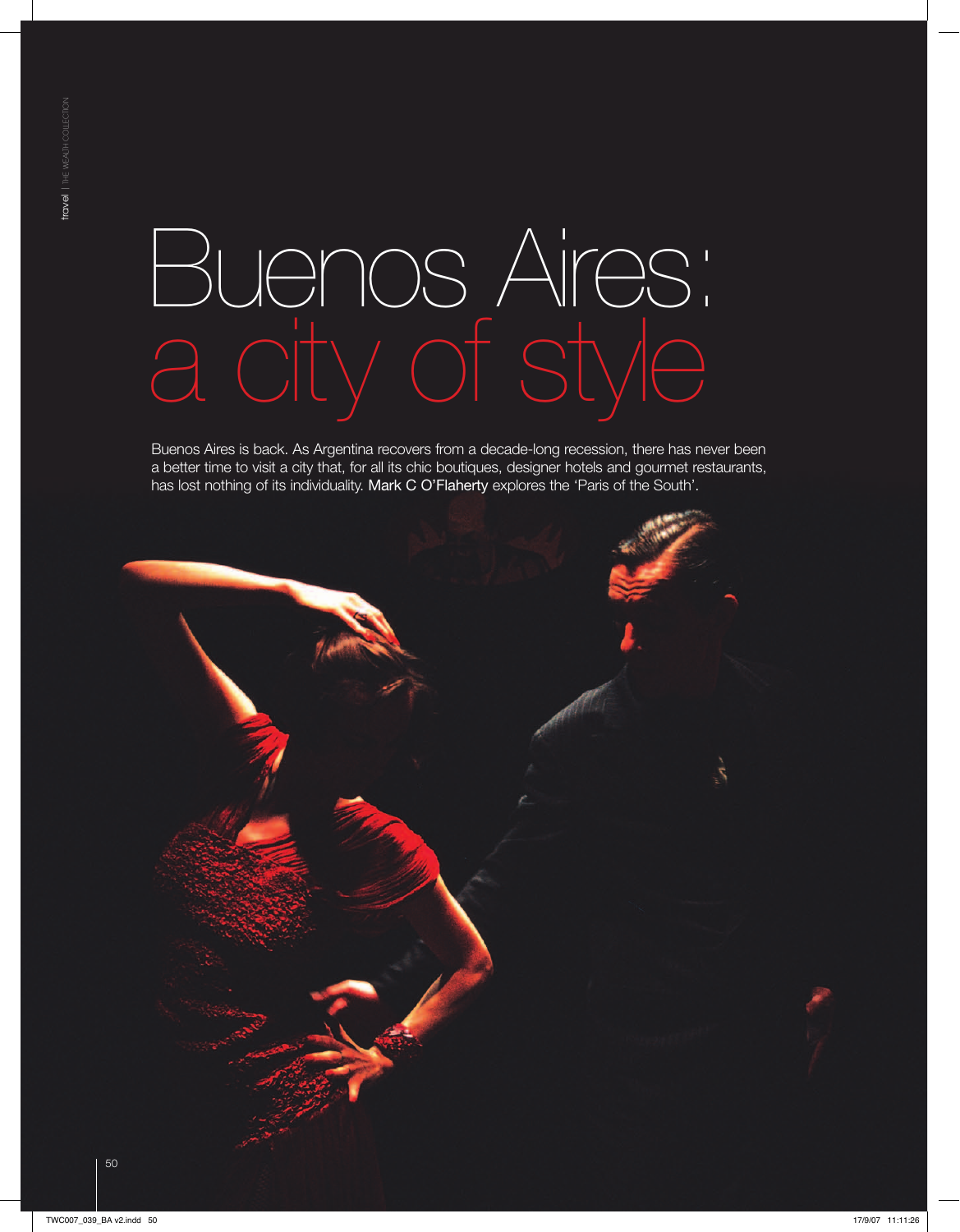### Home, Buenos Aires

Located in Buenos Aires's hip Palermo Viejo neighbourhood, the Hotel Home was designed by architects Rodrigo Cunill and Juana Grichener. The hotel is run by Patricia O'Shea, a BA native, who grew up a few blocks from where the hotel stands today. All 17 rooms have their own distinct style with a retro theme, mixing vintage European wallpapers, Chilean wool rugs and custommade native watambu wood beds with CD and book libraries, MP3 players and Wi-Fi. 'It is a wonderful hotel with a retro Danish 1950s look – lots of rosewood and tulip chairs,' said wallpaper\* travel editor Jeroen Bergmans. Home won Best New Hotel at the wallpaper\* design awards 2007.



I t's breakfast time at Mark's Deli: A coffee comes with a de rigeur side of *alfajores*, the supremely moreish dulce de leche-filled biscuit that's nothing short of an Argentine institution. The sun is up, the cobbled streets are well aired and the boutique owners are getting ready to open up for the day. This is Palermo, the most fashionable quarter in what is arguably the most fashionable city in the world today. Given that Mark's is the busiest coffee shop in the area, the crossroads on which it stands must be the very centre of the style universe.

Buenos Aires is enjoying one of its most dramatic upswings in living memory. After several spins around the boom and bust cycle, the economy has picked itself up from the 2001 financial crash and is running away with itself in high-heeled couture shoes. While bad memories of the crash linger, it has had some unexpectedly positive effects in the short to medium term.

#### Independent designers

As the upscale shopping areas in the rest of the world have become one large, luxurious LVMH concession, the stores of Palermo are still predominantly small independent operations. Fashion designers have done their own thing, and now these cobbled streets are home to the likes of Cecilia Gadea and Nadine Zlotogora, two designers who run their own ateliers for men and women with very distinct, unique styles. Gadea's work is intricate, with embroidery and lace, while Zlotogora's fashion blends workwear with a medieval twist and flights of fantasy. You won't find anything like them anywhere else because, through necessity, they've become their own mothers of invention.

A morning spent wandering around the small stores of Palermo is an essential part of any visit to Buenos Aires. Then, after seeing what's new, it's time to indulge in more classic fare. Much of the Recoleta area of the city has, in looks and manners, an air of the 16th *arrondissement* of Paris, which is one of the reasons why BA draws so many comparisons with the City of Light.

While the more cutting edge area of Palermo is being compared with bohemian-era New York (its own SoHo is established and Tribeca is on its way), Recoleta is where the ladies who lunch eat before perusing the luxury leather goods and the Parisian and Milanese flagships. The epicentre of consumer Recoleta is the Patio Bullrich, the swankiest mall of them all, and *the* place to find those crocodile skin shoes you didn't know you've always wanted. For a more modern take on luxury, visit nearby Tramando, Argentine designer Martin Churba's boutique, full of sleek but vibrant womenswear.

## A MORNING SPEN wandering around the  $PAI$   $FRMO$ is an essential part of any visit to Buenos Aires.

#### Architectural renaissance

After lunching on *empanadas* and barbecued meats at the low key but often celebrity-filled *parilla* restaurant, La Brigada, in the historic, antique shopfestooned district of San Telmo, taxi over to Puerto Madera, where the new spirit of optimism is being interpreted by the world's most innovative architects on a grand scale. While property remains something of a steal across the city as

> a whole, apartments here are at London levels or higher, and rising.

This is the home of Buenos Aires' own docklands renaissance. Santiago Calatrava's asymmetric pedestrian bridge and the neighbouring, muchhyped, Starck-designed Faena Hotel + Universe are the benchmarks by which other design newcomers to the area judge themselves. Say what you will about the OTT fantasia of the interior of socialite and hotelier Alan Faena's Manchester brick building, the poolside at Faena is never anything less than totally hip. The red velvet and gilt chair cabaret space inside is also a major attraction – the tango show here is arguably the best in town. And where else are you going to find a mix of classic Buenos Aires with the strikingly modern, all within reach of a martini?



#### The insider

Martin Barrantes is one of Argentina's most famous polo players and co-runs the private vineyard development Santa Maria de los Andes (www.santamariadelosandes.com). He lives in Buenos Aires.

'For any visitor to the city I'd recommend San Telmo, which is a fun area to potter around searching for antiques and soaking up street tango. Palermo is the place to shop for trendy furniture, clothing and art, and enjoy some of the zillions of bars and

restaurants. On Avenida Alvear you'll discover why people say BA is the Paris of South America.'

The best place to shop for boots is Fagliano. For wines visit any of Alvera's wine boutiques. La Dolfina and Etiqueta Negra are great for men's clothing, and Laura O and Ricardo Paz for furniture.

When I go out for drinks I go to Congo for hip cocktails at the weekend and Bar 6 for a mid-week chilled drink; the interior is stunning. For dinner I'd recommend El Obrero in La Boca, which has the best traditional Argentine food, and the staff treat you like family. Also Petanque, which is five minutes from my home but makes me feel like I'm in France, and Oviedo for exquisite seafood.'